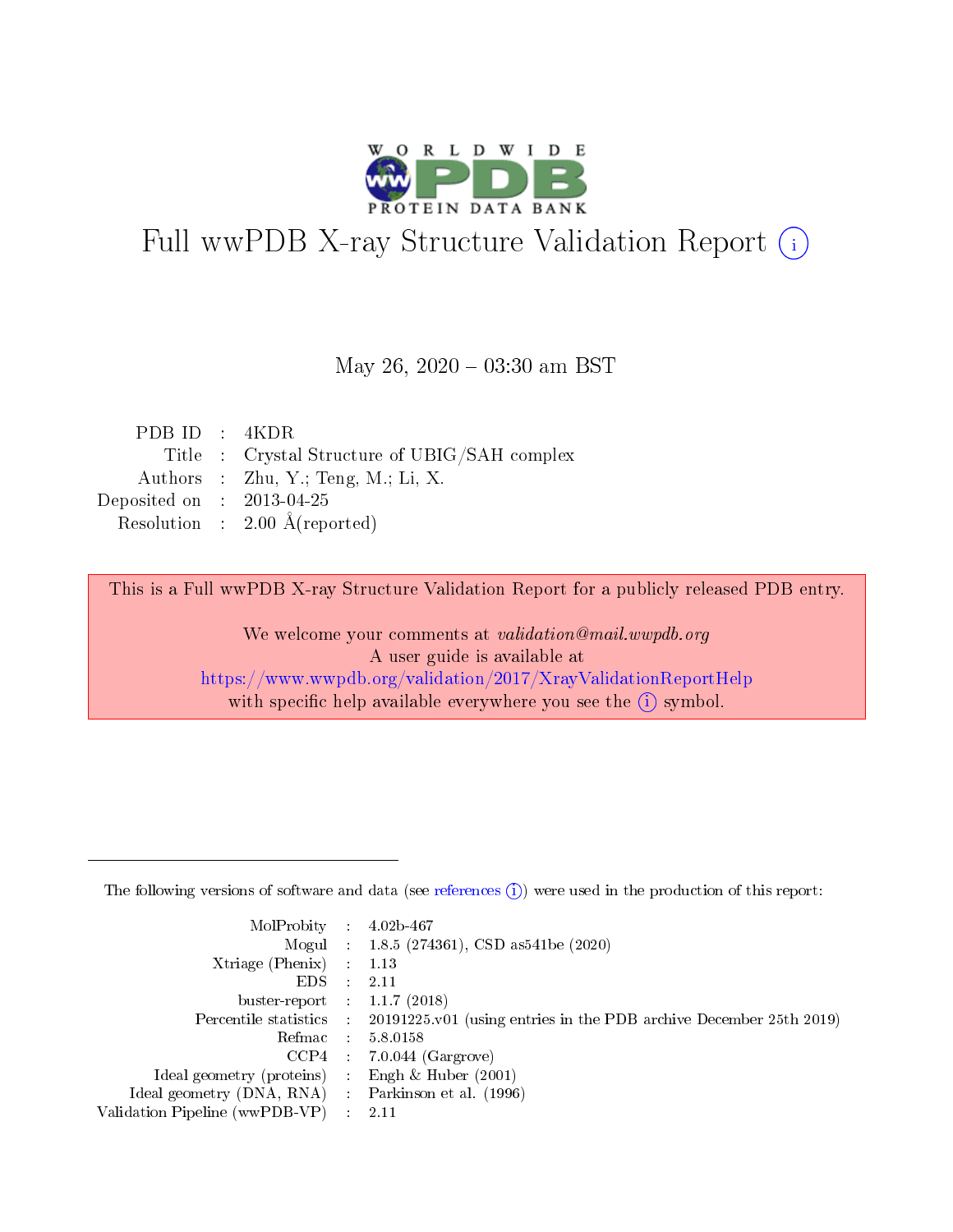## 1 [O](https://www.wwpdb.org/validation/2017/XrayValidationReportHelp#overall_quality)verall quality at a glance  $(i)$

The following experimental techniques were used to determine the structure: X-RAY DIFFRACTION

The reported resolution of this entry is 2.00 Å.

Percentile scores (ranging between 0-100) for global validation metrics of the entry are shown in the following graphic. The table shows the number of entries on which the scores are based.



| Metric                | Whole archive<br>$(\#\mathrm{Entries})$ | Similar resolution<br>$(\#\text{Entries},\,\text{resolution}\,\,\text{range}(\textup{\AA}))$ |
|-----------------------|-----------------------------------------|----------------------------------------------------------------------------------------------|
| $R_{free}$            | 130704                                  | $8085(2.00-2.00)$                                                                            |
| Clashscore            | 141614                                  | $9178(2.00-2.00)$                                                                            |
| Ramachandran outliers | 138981                                  | $9054(2.00-2.00)$                                                                            |
| Sidechain outliers    | 138945                                  | $9053(2.00-2.00)$                                                                            |
| RSRZ outliers         | 127900                                  | $7900(2.00-2.00)$                                                                            |

The table below summarises the geometric issues observed across the polymeric chains and their fit to the electron density. The red, orange, yellow and green segments on the lower bar indicate the fraction of residues that contain outliers for  $>=3, 2, 1$  and 0 types of geometric quality criteria respectively. A grey segment represents the fraction of residues that are not modelled. The numeric value for each fraction is indicated below the corresponding segment, with a dot representing fractions  $\epsilon=5\%$  The upper red bar (where present) indicates the fraction of residues that have poor fit to the electron density. The numeric value is given above the bar.

| Mol           | $\cap$ hain | Length | Quality of chain |    |    |
|---------------|-------------|--------|------------------|----|----|
| <u>. на п</u> | . .         | ດດາ    | 85%              | 9% | 7% |

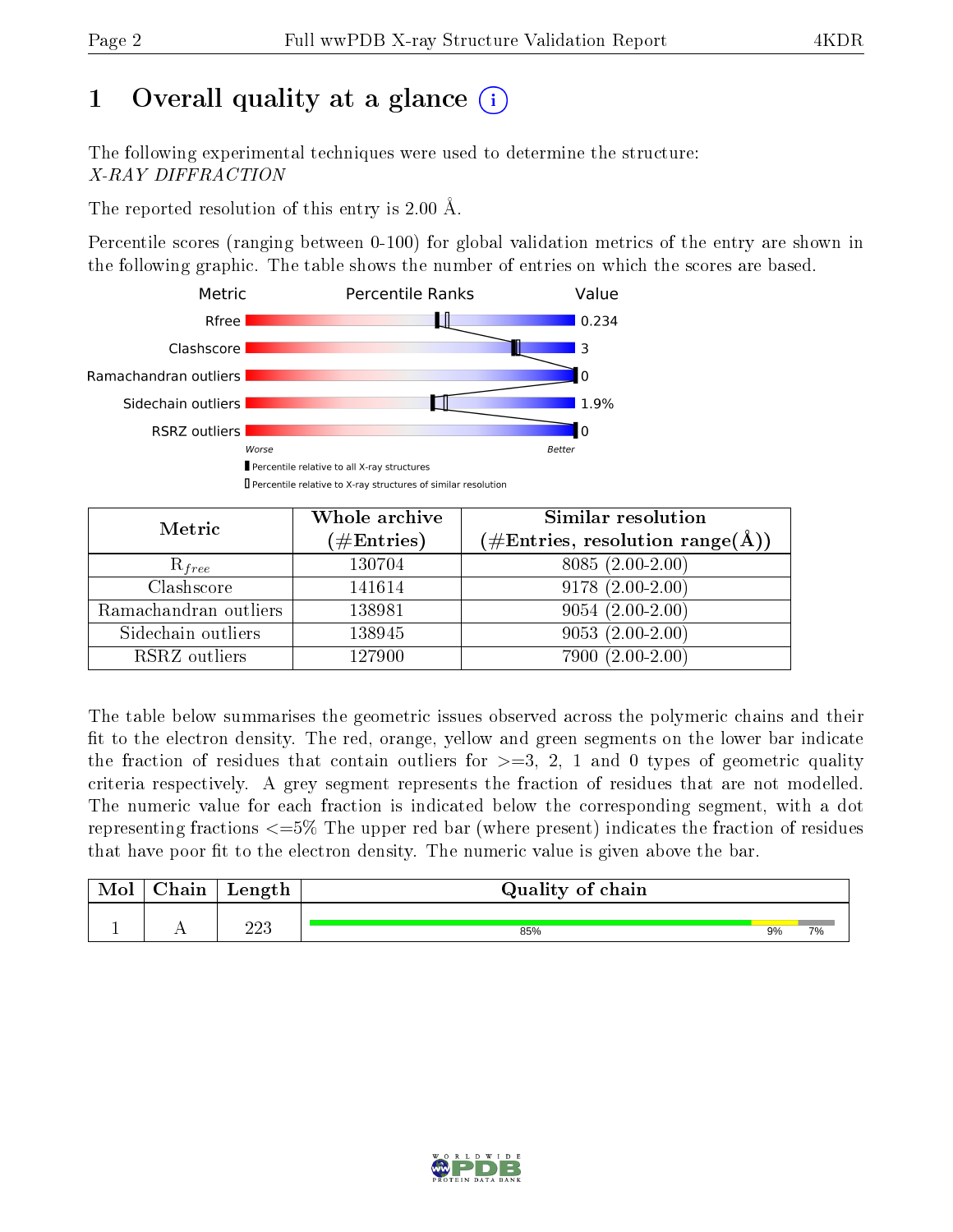# 2 Entry composition (i)

There are 3 unique types of molecules in this entry. The entry contains 1660 atoms, of which 0 are hydrogens and 0 are deuteriums.

In the tables below, the ZeroOcc column contains the number of atoms modelled with zero occupancy, the AltConf column contains the number of residues with at least one atom in alternate conformation and the Trace column contains the number of residues modelled with at most 2 atoms.

Molecule 1 is a protein called 3-demethylubiquinone-9 3-methyltransferase.

| Mol | $\cap$ hain | Residues | Atoms                     |     |     | ZeroOcc | AltConf | $\lq$ Trace |  |  |
|-----|-------------|----------|---------------------------|-----|-----|---------|---------|-------------|--|--|
|     |             | 208      | Tota <sub>1</sub><br>1562 | 995 | 268 | 29.     |         |             |  |  |

There are 11 discrepancies between the modelled and reference sequences:

| Chain        | Residue          | Modelled   | Actual | Comment               | Reference                     |
|--------------|------------------|------------|--------|-----------------------|-------------------------------|
| A            | $-5$             | <b>HIS</b> |        | <b>EXPRESSION TAG</b> | <b>UNP P17993</b>             |
| $\mathsf{A}$ | $-4$             | <b>HIS</b> |        | <b>EXPRESSION TAG</b> | <b>UNP P17993</b>             |
| А            | $-3$             | <b>HIS</b> |        | <b>EXPRESSION TAG</b> | <b>UNP P17993</b>             |
| А            | $-2$             | <b>HIS</b> |        | <b>EXPRESSION TAG</b> | <b>UNP P17993</b>             |
| А            | $-1$             | <b>HIS</b> |        | <b>EXPRESSION TAG</b> | <b>UNP P17993</b>             |
| А            | $\left( \right)$ | <b>HIS</b> |        | <b>EXPRESSION TAG</b> | <b>UNP P17993</b>             |
| А            | 160              | LEU        |        | <b>EXPRESSION TAG</b> | <b>UNP P17993</b>             |
| А            | 161              | <b>ASN</b> |        | <b>EXPRESSION TAG</b> | <b>UNP P17993</b>             |
| А            | 162              | $\rm{ARG}$ |        | <b>EXPRESSION TAG</b> | <b>UNP P17993</b>             |
| А            | 163              | <b>ASN</b> |        | <b>EXPRESSION TAG</b> | <b>UNP P17993</b>             |
|              | 187              | GLY        |        | <b>EXPRESSION TAG</b> | $'NP$ .<br>P <sub>17993</sub> |

 Molecule 2 is S-ADENOSYL-L-HOMOCYSTEINE (three-letter code: SAH) (formula:  $C_{14}H_{20}N_6O_5S$ ).

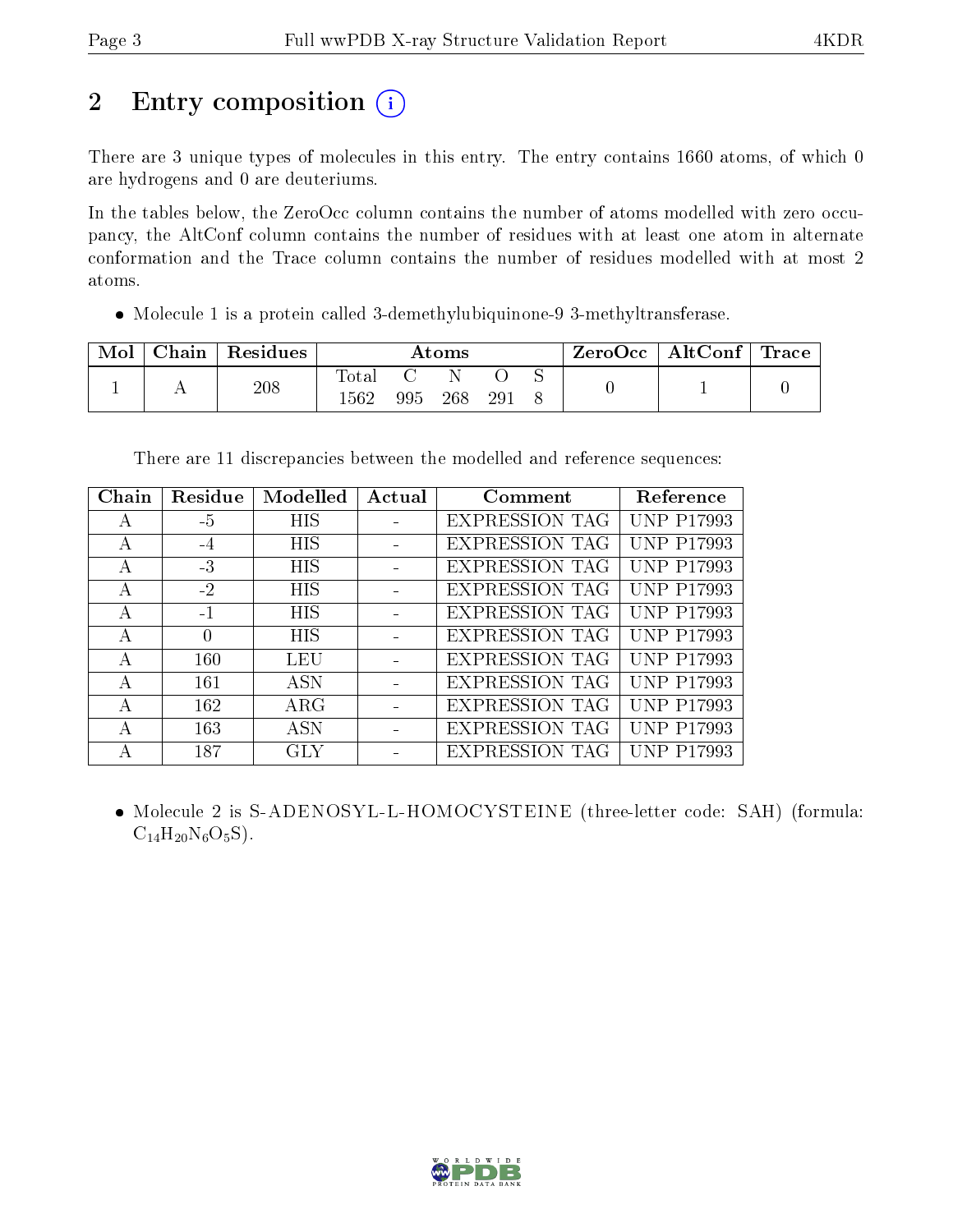

| Mol | Chain   Residues | Atoms |  |      | $ZeroOcc \   \ AltConf \  $ |  |  |
|-----|------------------|-------|--|------|-----------------------------|--|--|
|     |                  | Total |  |      |                             |  |  |
|     |                  |       |  | $-6$ |                             |  |  |

 $\bullet\,$  Molecule 3 is water.

|  | $Mol$   Chain   Residues | Atoms       | $^\shortparallel$ ZeroOcc $\mid$ AltConf $\mid$ |  |
|--|--------------------------|-------------|-------------------------------------------------|--|
|  | הק                       | Total<br>הק |                                                 |  |

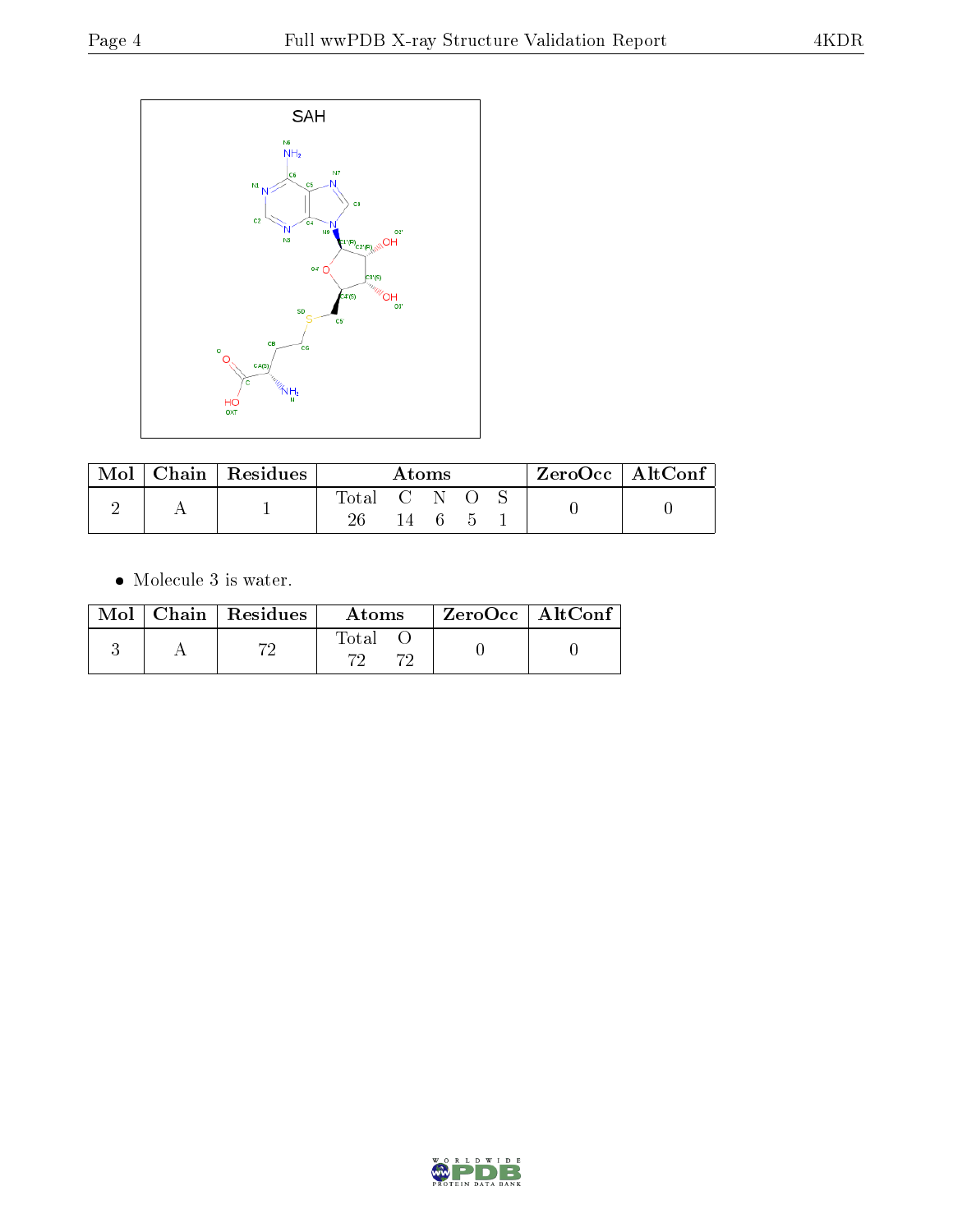## 3 Residue-property plots  $(i)$

These plots are drawn for all protein, RNA and DNA chains in the entry. The first graphic for a chain summarises the proportions of the various outlier classes displayed in the second graphic. The second graphic shows the sequence view annotated by issues in geometry and electron density. Residues are color-coded according to the number of geometric quality criteria for which they contain at least one outlier: green  $= 0$ , yellow  $= 1$ , orange  $= 2$  and red  $= 3$  or more. A red dot above a residue indicates a poor fit to the electron density (RSRZ  $> 2$ ). Stretches of 2 or more consecutive residues without any outlier are shown as a green connector. Residues present in the sample, but not in the model, are shown in grey.

• Molecule 1: 3-demethylubiquinone-9 3-methyltransferase



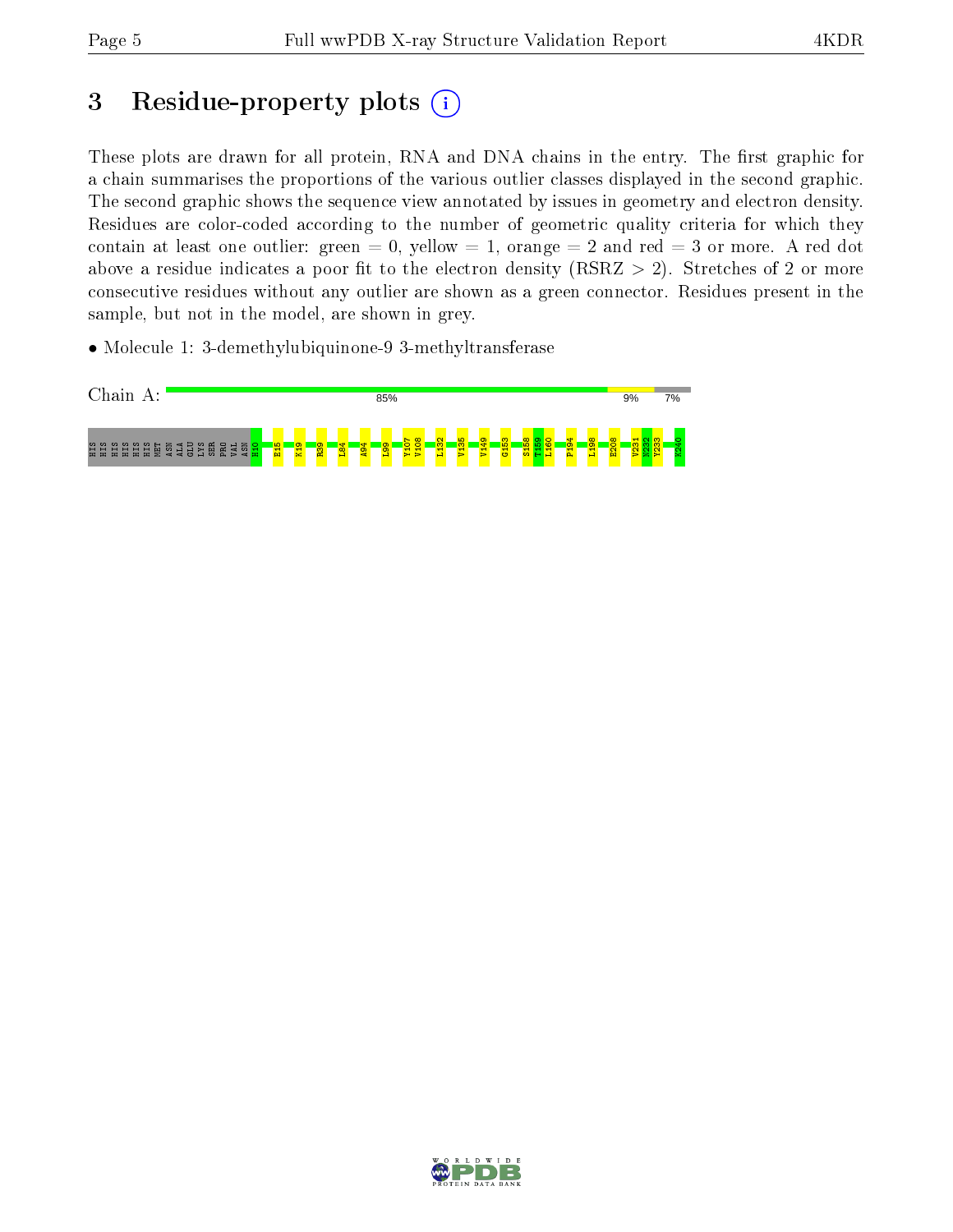## 4 Data and refinement statistics  $(i)$

| Property                                                             | Value                                             | Source     |
|----------------------------------------------------------------------|---------------------------------------------------|------------|
| Space group                                                          | C121                                              | Depositor  |
| Cell constants                                                       | 141.13Å<br>$39.50\text{\AA}$<br>$40.42\text{\AA}$ |            |
| a, b, c, $\alpha$ , $\beta$ , $\gamma$                               | $94.40^\circ$<br>$90.00^\circ$<br>$90.00^{\circ}$ | Depositor  |
| Resolution $(A)$                                                     | 38.03<br>2.00<br>$\frac{1}{2}$                    | Depositor  |
|                                                                      | 38.03<br>$-2.00$                                  | <b>EDS</b> |
| % Data completeness                                                  | $98.8$ $(38.03 - 2.00)$                           | Depositor  |
| (in resolution range)                                                | $93.9(38.03-2.00)$                                | <b>EDS</b> |
| $R_{merge}$                                                          | (Not available)                                   | Depositor  |
| $\mathrm{R}_{sym}$                                                   | (Not available)                                   | Depositor  |
| $\sqrt{I/\sigma(I)} > 1$                                             | $3.52$ (at $2.00\text{\AA}$ )                     | Xtriage    |
| Refinement program                                                   | PHENIX 1.8.2 1309, REFMAC 5.6.0117                | Depositor  |
| $R, R_{free}$                                                        | $0.189$ , $0.233$                                 | Depositor  |
|                                                                      | $0.189 \quad , \quad 0.234$                       | DCC        |
| $R_{free}$ test set                                                  | 758 reflections $(5.02\%)$                        | wwPDB-VP   |
| Wilson B-factor $(A^2)$                                              | 19.4                                              | Xtriage    |
| Anisotropy                                                           | $0.318\,$                                         | Xtriage    |
| Bulk solvent $k_{sol}(e/\mathring{A}^3)$ , $B_{sol}(\mathring{A}^2)$ | $0.36$ , $54.4$                                   | <b>EDS</b> |
| L-test for twinning <sup>2</sup>                                     | $< L >$ = 0.50, $< L2 >$ = 0.34                   | Xtriage    |
| Estimated twinning fraction                                          | No twinning to report.                            | Xtriage    |
| $F_o, F_c$ correlation                                               | 0.93                                              | <b>EDS</b> |
| Total number of atoms                                                | 1660                                              | wwPDB-VP   |
| Average B, all atoms $(A^2)$                                         | 23.0                                              | wwPDB-VP   |

Xtriage's analysis on translational NCS is as follows: The largest off-origin peak in the Patterson function is  $9.39\%$  of the height of the origin peak. No significant pseudotranslation is detected.

<sup>&</sup>lt;sup>2</sup>Theoretical values of  $\langle |L| \rangle$ ,  $\langle L^2 \rangle$  for acentric reflections are 0.5, 0.333 respectively for untwinned datasets, and 0.375, 0.2 for perfectly twinned datasets.



<span id="page-5-1"></span><span id="page-5-0"></span><sup>1</sup> Intensities estimated from amplitudes.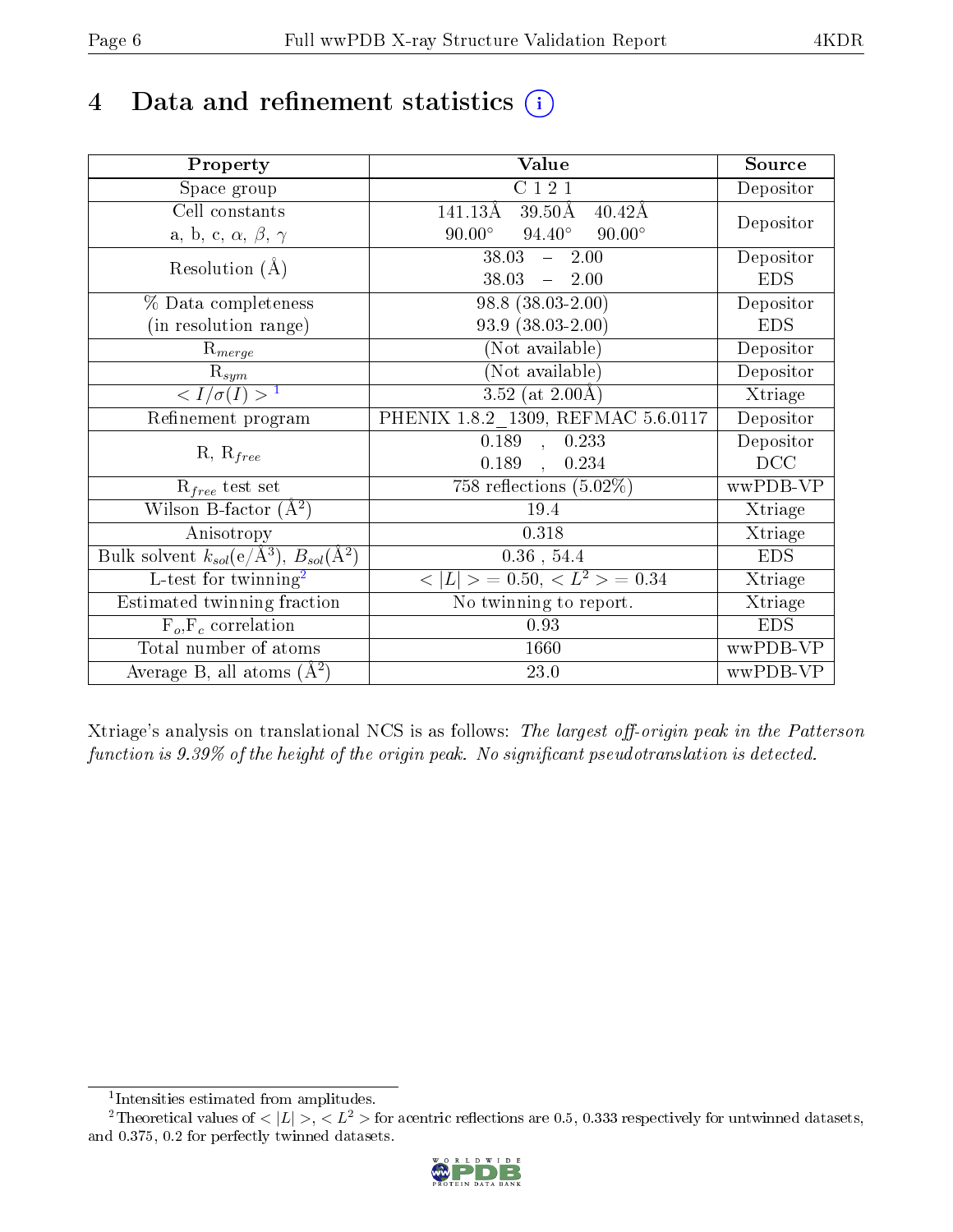## 5 Model quality  $(i)$

### 5.1 Standard geometry (i)

Bond lengths and bond angles in the following residue types are not validated in this section: SAH

The Z score for a bond length (or angle) is the number of standard deviations the observed value is removed from the expected value. A bond length (or angle) with  $|Z| > 5$  is considered an outlier worth inspection. RMSZ is the root-mean-square of all Z scores of the bond lengths (or angles).

| $Mol$   Chain |      | Bond lengths                    | Bond angles |        |  |
|---------------|------|---------------------------------|-------------|--------|--|
|               |      | RMSZ $ #Z  > 5$ RMSZ $ #Z  > 5$ |             |        |  |
|               | 0.36 | 0/1600                          | 0.53        | 0/2174 |  |

There are no bond length outliers.

There are no bond angle outliers.

There are no chirality outliers.

There are no planarity outliers.

#### 5.2 Too-close contacts  $(i)$

In the following table, the Non-H and H(model) columns list the number of non-hydrogen atoms and hydrogen atoms in the chain respectively. The H(added) column lists the number of hydrogen atoms added and optimized by MolProbity. The Clashes column lists the number of clashes within the asymmetric unit, whereas Symm-Clashes lists symmetry related clashes.

| $\text{Mol}$ |      |     | $\mid$ Chain $\mid$ Non-H $\mid$ H(model) $\mid$ H(added) $\mid$ Clashes $\mid$ Symm-Clashes $\mid$ |
|--------------|------|-----|-----------------------------------------------------------------------------------------------------|
|              | 1562 | 480 |                                                                                                     |
|              |      |     |                                                                                                     |
|              |      |     |                                                                                                     |
|              |      |     |                                                                                                     |

The all-atom clashscore is defined as the number of clashes found per 1000 atoms (including hydrogen atoms). The all-atom clashscore for this structure is 3.

All (8) close contacts within the same asymmetric unit are listed below, sorted by their clash magnitude.

| Atom-2                  |                    | Interatomic    | ∵lash         |
|-------------------------|--------------------|----------------|---------------|
| Atom-1                  |                    | distance $(A)$ | overlap $(A)$ |
| $1:$ A : $84:$ LEH-HD13 | 1: A:108: VAL:HG23 | 1.65           |               |

Continued on next page...

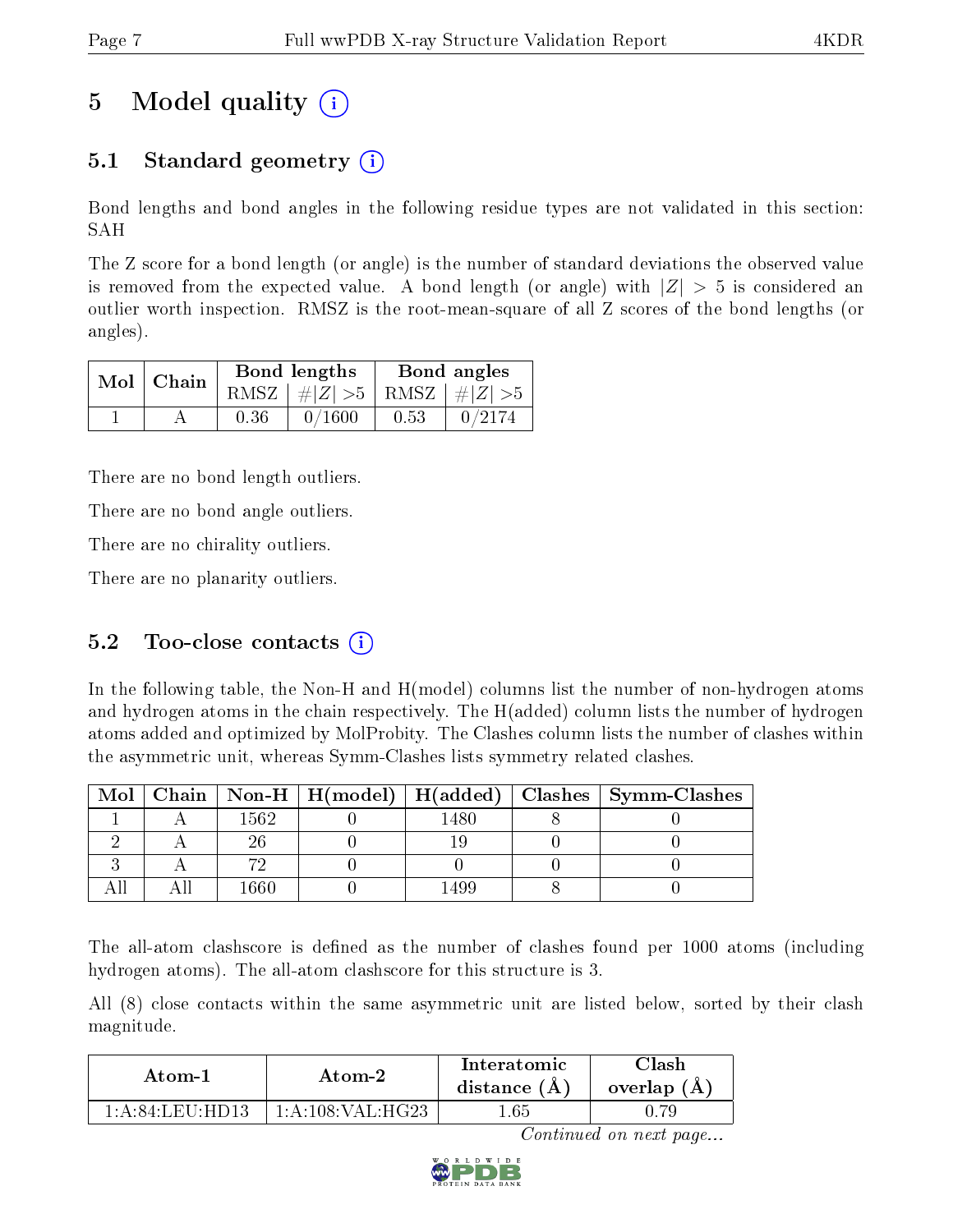| Atom-1                        | Atom-2               | Interatomic<br>distance $(\AA)$ | Clash<br>overlap $(A)$ |
|-------------------------------|----------------------|---------------------------------|------------------------|
| 1:A:198:LEU:HD22              | 1:A:208:GLU:HG2      | 1.89                            | 0.54                   |
| 1:A:158[A]:SER:OG             | 1: A: 160: LEU: HG   | 2.11                            | 0.51                   |
| 1:A:194:PRO:HG3               | 1:A:233:TYR:CD1      | 2.49                            | 0.47                   |
| 1:A:132:LEU:O                 | 1: A: 135: VAL: HG22 | 2.15                            | 0.47                   |
| $1:A:149:\overline{VAL:HG22}$ | 1:A:153:GLY:HA3      | 2.00                            | 0.42                   |
| 1:A:94:ALA:HB1                | 1:A:107:TYR:CZ       | 2.56                            | 0.41                   |
| 1:A:15:GLU:HG2                | 1: A:19:LYS:HE3      | 2.04                            | 0.40                   |

Continued from previous page...

There are no symmetry-related clashes.

#### 5.3 Torsion angles (i)

#### 5.3.1 Protein backbone  $(i)$

In the following table, the Percentiles column shows the percent Ramachandran outliers of the chain as a percentile score with respect to all X-ray entries followed by that with respect to entries of similar resolution.

The Analysed column shows the number of residues for which the backbone conformation was analysed, and the total number of residues.

| $\text{Mol} \mid \text{Chain} \mid$ | Analysed                                 |  | Favoured   Allowed   Outliers   Percentiles                |
|-------------------------------------|------------------------------------------|--|------------------------------------------------------------|
|                                     | $205/223$ (92\%)   204 (100\%)   1 (0\%) |  | $\begin{array}{ c c c c }\n\hline\n100 & 100\n\end{array}$ |

There are no Ramachandran outliers to report.

#### 5.3.2 Protein sidechains  $\hat{I}$

In the following table, the Percentiles column shows the percent sidechain outliers of the chain as a percentile score with respect to all X-ray entries followed by that with respect to entries of similar resolution.

The Analysed column shows the number of residues for which the sidechain conformation was analysed, and the total number of residues.

| $\mid$ Mol $\mid$ Chain $\mid$ | Analysed                               |  | Rotameric   Outliers   Percentiles                               |  |
|--------------------------------|----------------------------------------|--|------------------------------------------------------------------|--|
|                                | $156/185(84\%)$   153 (98\%)   3 (2\%) |  | $\begin{array}{ c c c c c } \hline 57 & 61 \ \hline \end{array}$ |  |

All (3) residues with a non-rotameric sidechain are listed below:

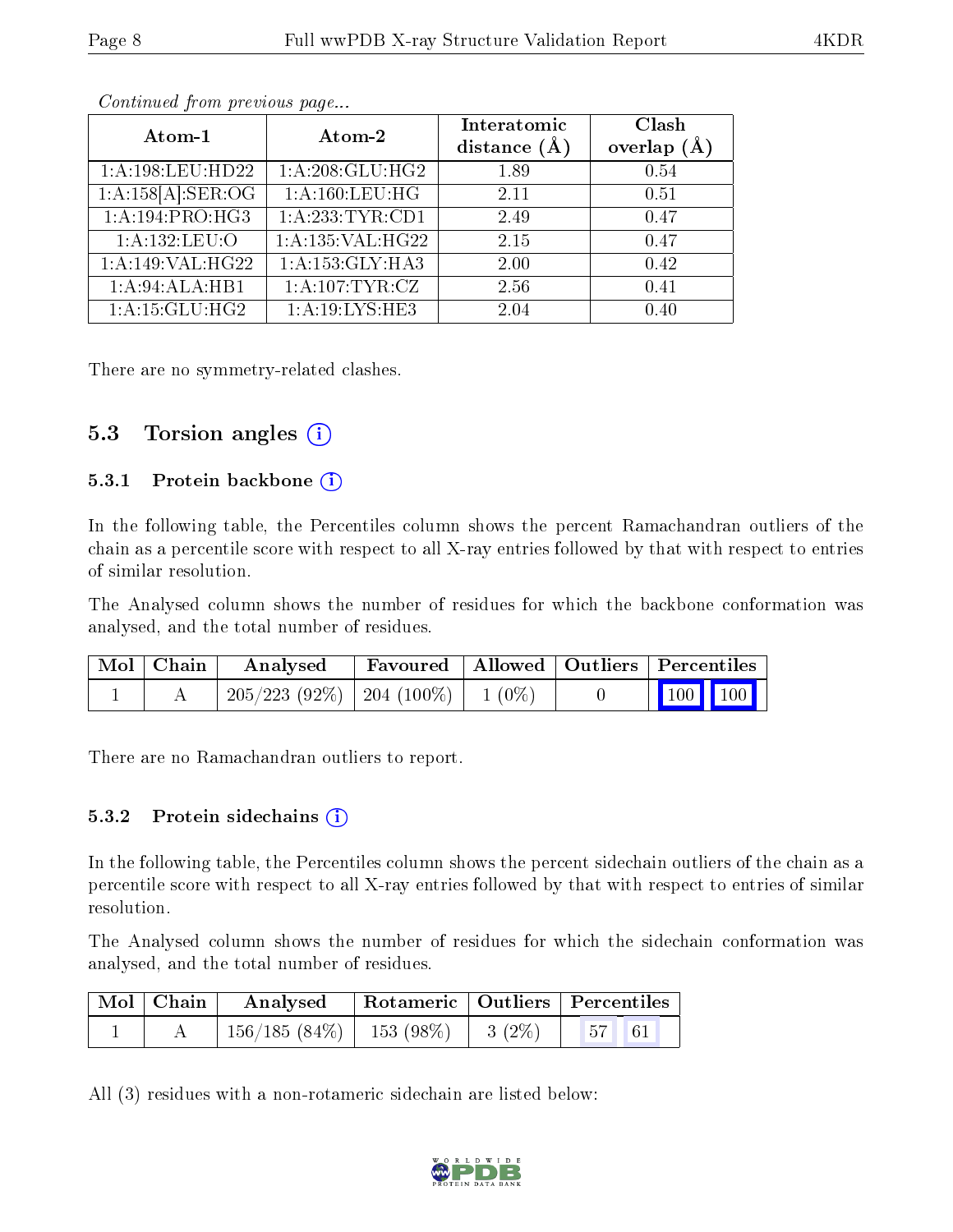| Mol | Chain | Res | Type  |
|-----|-------|-----|-------|
|     |       | 39  | ARG   |
|     |       | 99  | 1. HH |
|     |       | 231 |       |

Some sidechains can be flipped to improve hydrogen bonding and reduce clashes. There are no such sidechains identified.

#### 5.3.3 RNA  $(i)$

There are no RNA molecules in this entry.

#### 5.4 Non-standard residues in protein, DNA, RNA chains  $(i)$

There are no non-standard protein/DNA/RNA residues in this entry.

#### 5.5 Carbohydrates  $(i)$

There are no carbohydrates in this entry.

#### 5.6 Ligand geometry (i)

1 ligand is modelled in this entry.

In the following table, the Counts columns list the number of bonds (or angles) for which Mogul statistics could be retrieved, the number of bonds (or angles) that are observed in the model and the number of bonds (or angles) that are defined in the Chemical Component Dictionary. The Link column lists molecule types, if any, to which the group is linked. The Z score for a bond length (or angle) is the number of standard deviations the observed value is removed from the expected value. A bond length (or angle) with  $|Z| > 2$  is considered an outlier worth inspection. RMSZ is the root-mean-square of all Z scores of the bond lengths (or angles).

| $\parallel$ Mol $\parallel$ Type $\parallel$ Chain $\parallel$ Res $\parallel$ |     |     | $\mathop{\rm Link}\nolimits$ |            | Bond lengths |              |          | Bond angles                                                       |                              |
|--------------------------------------------------------------------------------|-----|-----|------------------------------|------------|--------------|--------------|----------|-------------------------------------------------------------------|------------------------------|
|                                                                                |     |     |                              |            |              |              |          | Counts   RMSZ $\mid \#  Z  > 2$   Counts   RMSZ $\mid \#  Z  > 2$ |                              |
|                                                                                | SAH | 301 |                              | 21, 28, 28 | 1.20         | $(2 \ (9\%)$ | 20,40,40 | 1.68                                                              | $\mid$ $\mid 2\ (10\%) \mid$ |

In the following table, the Chirals column lists the number of chiral outliers, the number of chiral centers analysed, the number of these observed in the model and the number defined in the Chemical Component Dictionary. Similar counts are reported in the Torsion and Rings columns. '-' means no outliers of that kind were identified.

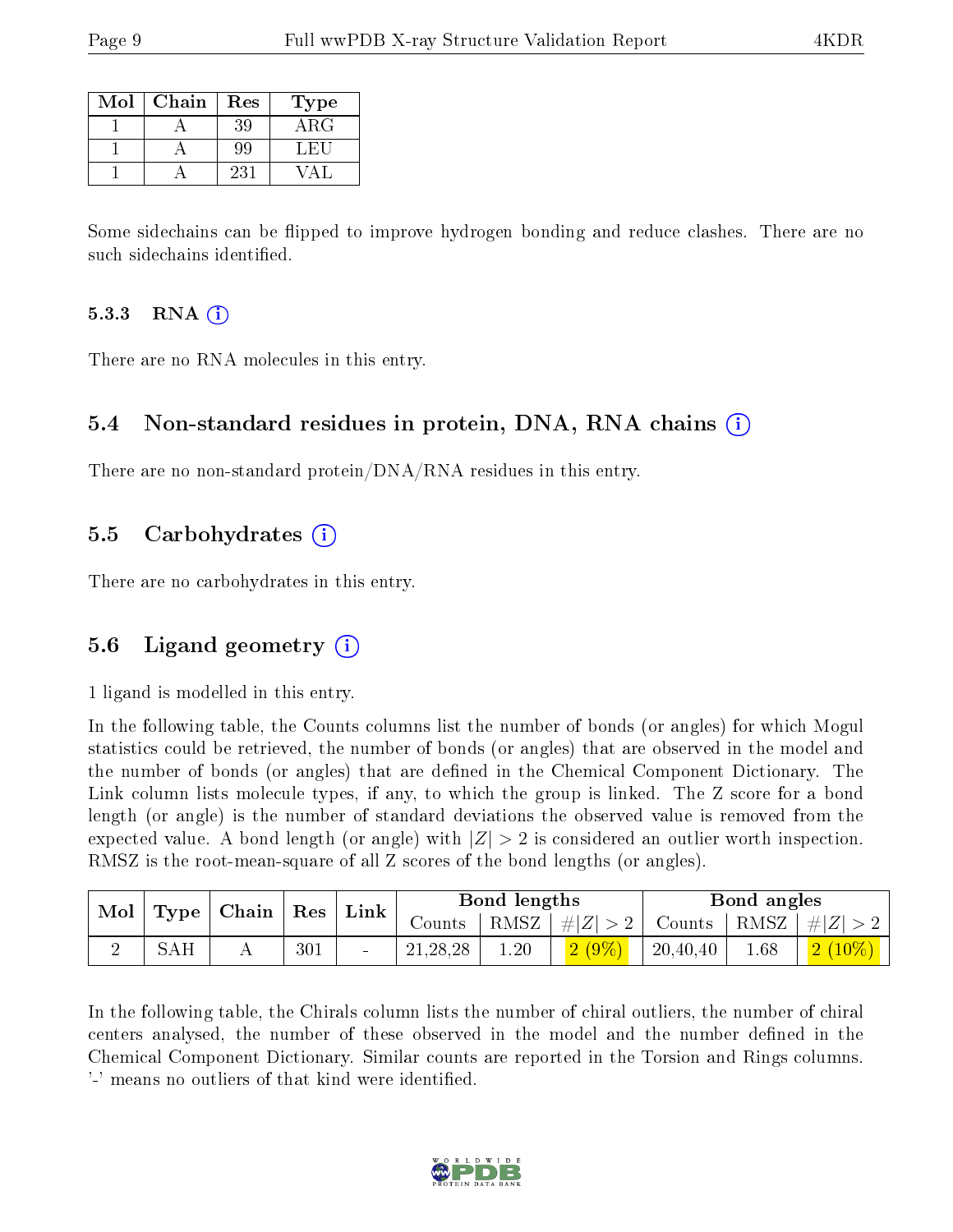|                   |                                                                   |               | Mol   Type   Chain   Res   Link   Chirals   Torsions   Rings |  |
|-------------------|-------------------------------------------------------------------|---------------|--------------------------------------------------------------|--|
| $2 \parallel$ SAH | $\begin{array}{c} \begin{array}{c} \end{array}$ 301 $\end{array}$ | $\sim$ $\sim$ | $\frac{277}{31/31}$   0/3/3/3                                |  |

All (2) bond length outliers are listed below:

|  |     |                                        | $\mid$ Mol $\mid$ Chain $\mid$ Res $\mid$ Type $\mid$ Atoms $\mid$ Z $\mid$ Observed(Å) $\mid$ Ideal(Å) |  |
|--|-----|----------------------------------------|---------------------------------------------------------------------------------------------------------|--|
|  |     | $301$   SAH   C2-N3   4.08             | $1.38\,$                                                                                                |  |
|  | 301 | $\vert$ SAH $\vert$ C2-N1 $\vert$ 2.53 | 1.38                                                                                                    |  |

All (2) bond angle outliers are listed below:

| Mol | Chain   $\text{Res}$   $\text{Type}$ |     |     | Atoms             |         | Observed $(^\circ)$ | Ideal $({}^o)$ |
|-----|--------------------------------------|-----|-----|-------------------|---------|---------------------|----------------|
|     |                                      | 301 | SAH | $N3-C2-N1$        | $-5.58$ | 119.96              | 128.68         |
|     |                                      | 301 | SAH | C5'-SD-CG   -3.36 |         | 92.19               | 102.27         |

There are no chirality outliers.

All (2) torsion outliers are listed below:

| $\text{Mol}$   Chain   Res   Type |      |        | Atoms               |
|-----------------------------------|------|--------|---------------------|
|                                   | -301 | -SAH - | $\mid$ CB-CG-SD-C5' |
|                                   | -301 | SAH    | N-CA-CB-CG          |

There are no ring outliers.

No monomer is involved in short contacts.

The following is a two-dimensional graphical depiction of Mogul quality analysis of bond lengths, bond angles, torsion angles, and ring geometry for all instances of the Ligand of Interest. In addition, ligands with molecular weight > 250 and outliers as shown on the validation Tables will also be included. For torsion angles, if less then 5% of the Mogul distribution of torsion angles is within 10 degrees of the torsion angle in question, then that torsion angle is considered an outlier. Any bond that is central to one or more torsion angles identified as an outlier by Mogul will be highlighted in the graph. For rings, the root-mean-square deviation (RMSD) between the ring in question and similar rings identified by Mogul is calculated over all ring torsion angles. If the average RMSD is greater than 60 degrees and the minimal RMSD between the ring in question and any Mogul-identified rings is also greater than 60 degrees, then that ring is considered an outlier. The outliers are highlighted in purple. The color gray indicates Mogul did not find sufficient equivalents in the CSD to analyse the geometry.

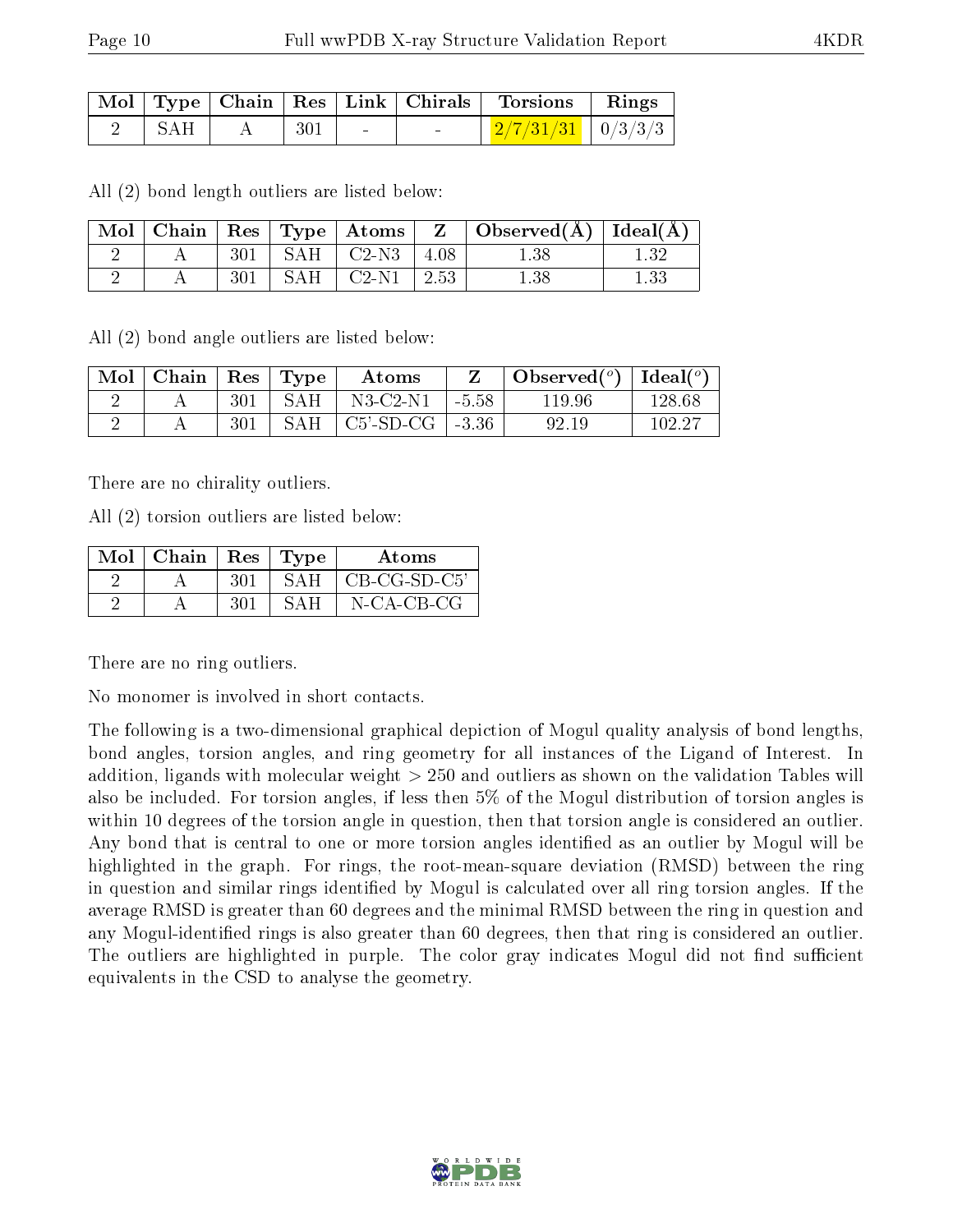

### 5.7 [O](https://www.wwpdb.org/validation/2017/XrayValidationReportHelp#nonstandard_residues_and_ligands)ther polymers (i)

There are no such residues in this entry.

### 5.8 Polymer linkage issues (i)

There are no chain breaks in this entry.

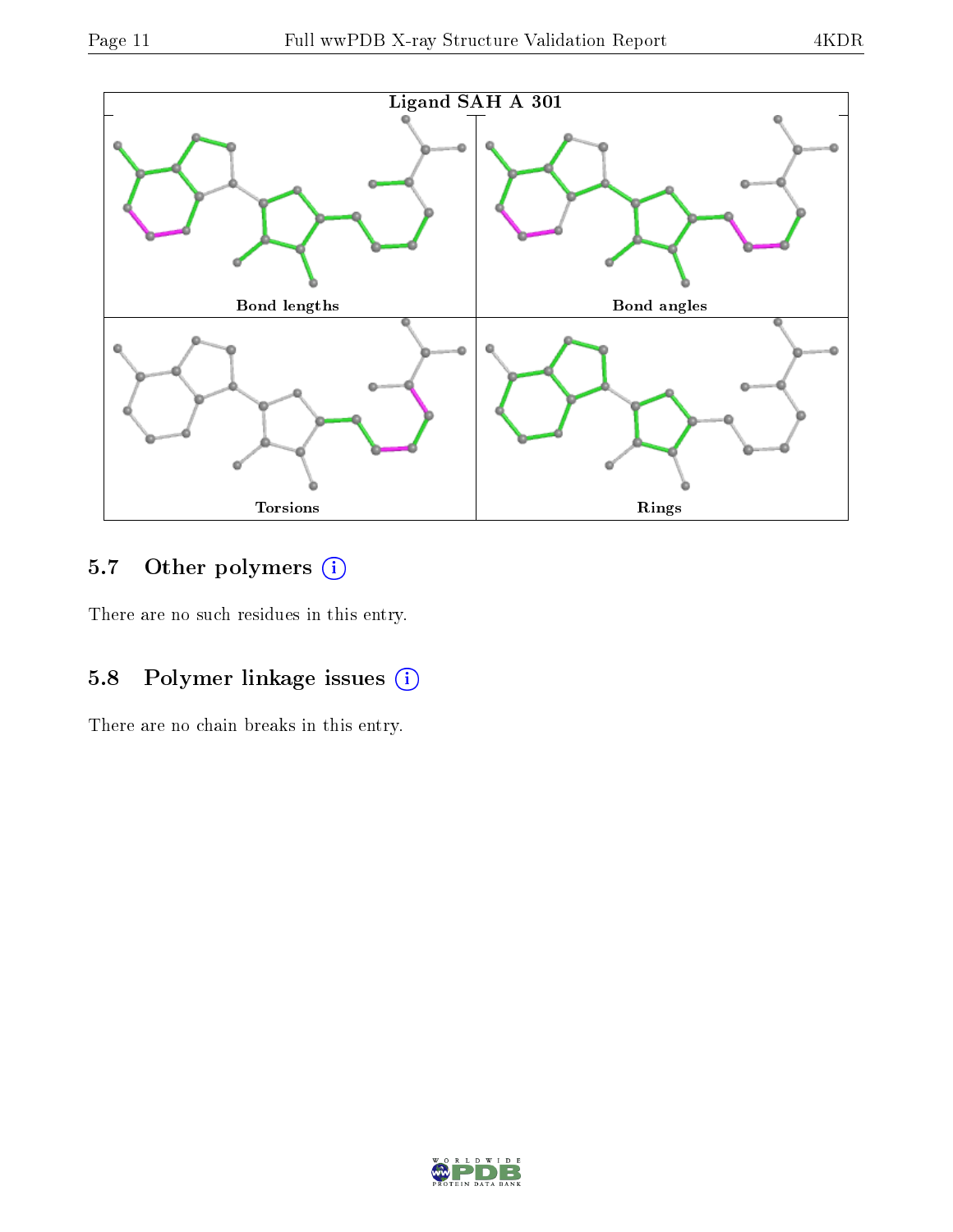### 6 Fit of model and data  $\left( \cdot \right)$

### 6.1 Protein, DNA and RNA chains (i)

In the following table, the column labelled  $#RSRZ>2'$  contains the number (and percentage) of RSRZ outliers, followed by percent RSRZ outliers for the chain as percentile scores relative to all X-ray entries and entries of similar resolution. The OWAB column contains the minimum, median,  $95<sup>th</sup>$  percentile and maximum values of the occupancy-weighted average B-factor per residue. The column labelled  $Q < 0.9$  lists the number of (and percentage) of residues with an average occupancy less than 0.9.

| $\mid$ Mol $\mid$ Chain | Analysed     | $^+$ <rsrz> <math>_+</math></rsrz> |  | $\#RSRZ>2$   OWAB( $A^2$ )   Q<0.9 |  |
|-------------------------|--------------|------------------------------------|--|------------------------------------|--|
|                         | 208/223(93%) | $-0.24$                            |  |                                    |  |

There are no RSRZ outliers to report.

### 6.2 Non-standard residues in protein, DNA, RNA chains  $(i)$

There are no non-standard protein/DNA/RNA residues in this entry.

#### 6.3 Carbohydrates (i)

There are no carbohydrates in this entry.

### 6.4 Ligands  $(i)$

In the following table, the Atoms column lists the number of modelled atoms in the group and the number defined in the chemical component dictionary. The B-factors column lists the minimum, median,  $95<sup>th</sup>$  percentile and maximum values of B factors of atoms in the group. The column labelled  $Q< 0.9$ ' lists the number of atoms with occupancy less than 0.9.

|     |         |       |              |      | Mol   Type   Chain   Res   Atoms   RSCC   RSR   B-factors $(A^2)$   Q<0.9 |  |
|-----|---------|-------|--------------|------|---------------------------------------------------------------------------|--|
| SAH | $301\,$ | 26/26 | $\vert$ 0.96 | 0.09 | 16, 21, 24, 26                                                            |  |

The following is a graphical depiction of the model fit to experimental electron density of all instances of the Ligand of Interest. In addition, ligands with molecular weight  $> 250$  and outliers as shown on the geometry validation Tables will also be included. Each fit is shown from different orientation to approximate a three-dimensional view.